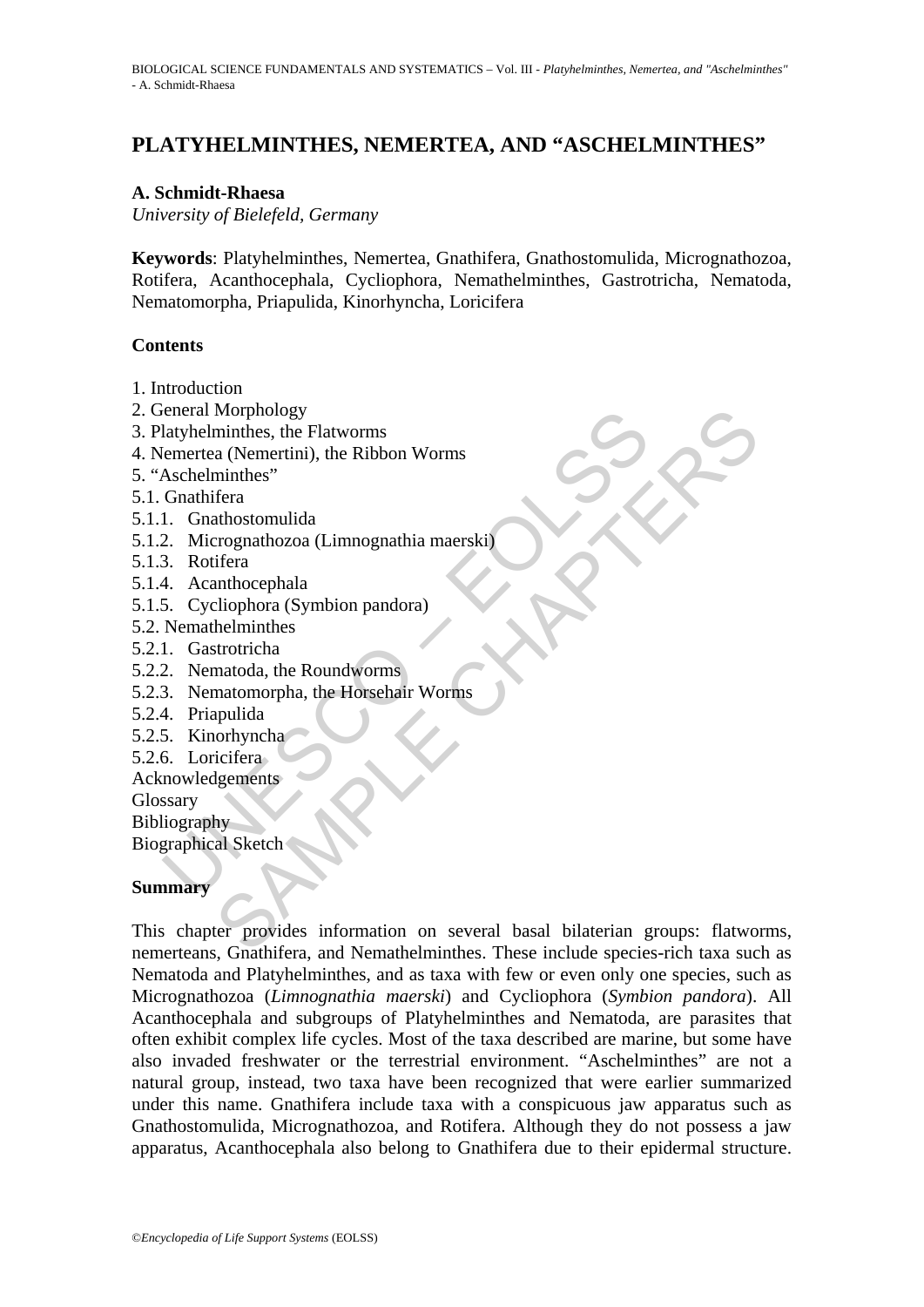For Cycliophora, phylogenetic relationships are not clearly resolved, but they may also belong to Gnathifera. Nemathelminthes contains taxa with a cuticle which, with the exception of Gastrotricha, is subject to molting. Besides Gastrotricha, Nematoda, Nematomorpha, Priapulida, Kinorhyncha and Loricifera belong to Nemathelminthes.

## **1. Introduction**

The three groups described in this chapter, flatworms, ribbon worms, and "aschelminthes" constitute the basal groups within one of the two major branches of bilaterian animals which is called Protostomia or Gastroneuralia. "Aschelminthes" are set into quotation marks because it has become clear that they are not a natural group but consist of two clades called Gnathifera and Nemathelminthes (common names are not available). Nemathelminthes presumably form the basal branch within Protostomia/Gastroneuralia. Their sister group, Spiralia, includes Platyhelminthes, Gnathifera, and Nemertini, and other, higher spiralian taxa, such as Mollusca (see *Mollusca*)*,* Annelida, Echiurida, Pogonophora (see *Annelida*)*,* Arthropoda (see *Arthropods Other than Insects*), Kamptozoa, Sipunculida, Onychophora, and Tardigrada (see *Other Invertebrate Taxa*).

|                                           |                 |             | not avanaoic). Incinationimities presumaviy form the basar branch whill<br>Protostomia/Gastroneuralia. Their sister group, Spiralia, includes Platyhelminthes, |
|-------------------------------------------|-----------------|-------------|----------------------------------------------------------------------------------------------------------------------------------------------------------------|
|                                           |                 |             | Gnathifera, and Nemertini, and other, higher spiralian taxa, such as Mollusca (see                                                                             |
|                                           |                 |             | Mollusca), Annelida, Echiurida, Pogonophora (see Annelida), Arthropoda<br>(see                                                                                 |
|                                           |                 |             | Arthropods Other than Insects), Kamptozoa, Sipunculida, Onychophora,<br>and                                                                                    |
| Tardigrada (see Other Invertebrate Taxa). |                 |             |                                                                                                                                                                |
|                                           |                 |             |                                                                                                                                                                |
|                                           | taxon           | approximate | habitat                                                                                                                                                        |
|                                           |                 | species     |                                                                                                                                                                |
|                                           |                 | number      |                                                                                                                                                                |
|                                           | Platyhelminthes | 13 000      | marine, freshwater,                                                                                                                                            |
|                                           |                 |             | terrestrial, parasitic                                                                                                                                         |
|                                           | Nemertea        | 900         | marine,<br>freshwater,                                                                                                                                         |
|                                           |                 |             | terrestrial                                                                                                                                                    |
| Gnathifera                                | Gnathostomulida | 100         | marine                                                                                                                                                         |
|                                           | Micrognathozoa  | 1           | marine                                                                                                                                                         |
|                                           | (Limnognathia)  |             |                                                                                                                                                                |
|                                           | Rotifera        | 2000        | marine, freshwater                                                                                                                                             |
|                                           | Acanthocephala  | 1100        | parasitic                                                                                                                                                      |
|                                           | Cycliophora     | 1           | marine                                                                                                                                                         |
|                                           | (Symbion)       |             |                                                                                                                                                                |
| <b>Nemathelminthes</b>                    | Gastrotricha    | 450         | marine, freshwater                                                                                                                                             |
|                                           | Nematoda        | 20 000      | marine, freshwater,                                                                                                                                            |
|                                           |                 |             | terrestrial, parasitic                                                                                                                                         |
|                                           | Nematomorpha    | 300         | marine, freshwater                                                                                                                                             |
|                                           | Priapulida      | 18          | marine                                                                                                                                                         |
|                                           | Kinorhyncha     | 150         | marine                                                                                                                                                         |
|                                           | Loricifera      | 80          | marine                                                                                                                                                         |

Table 1. Summary of species numbers and habitats

## **2. General Morphology**

The body wall of several of the taxa described in this chapter is composed of a ciliated epidermis and underlying sheets of muscles, usually an outer circular and an inner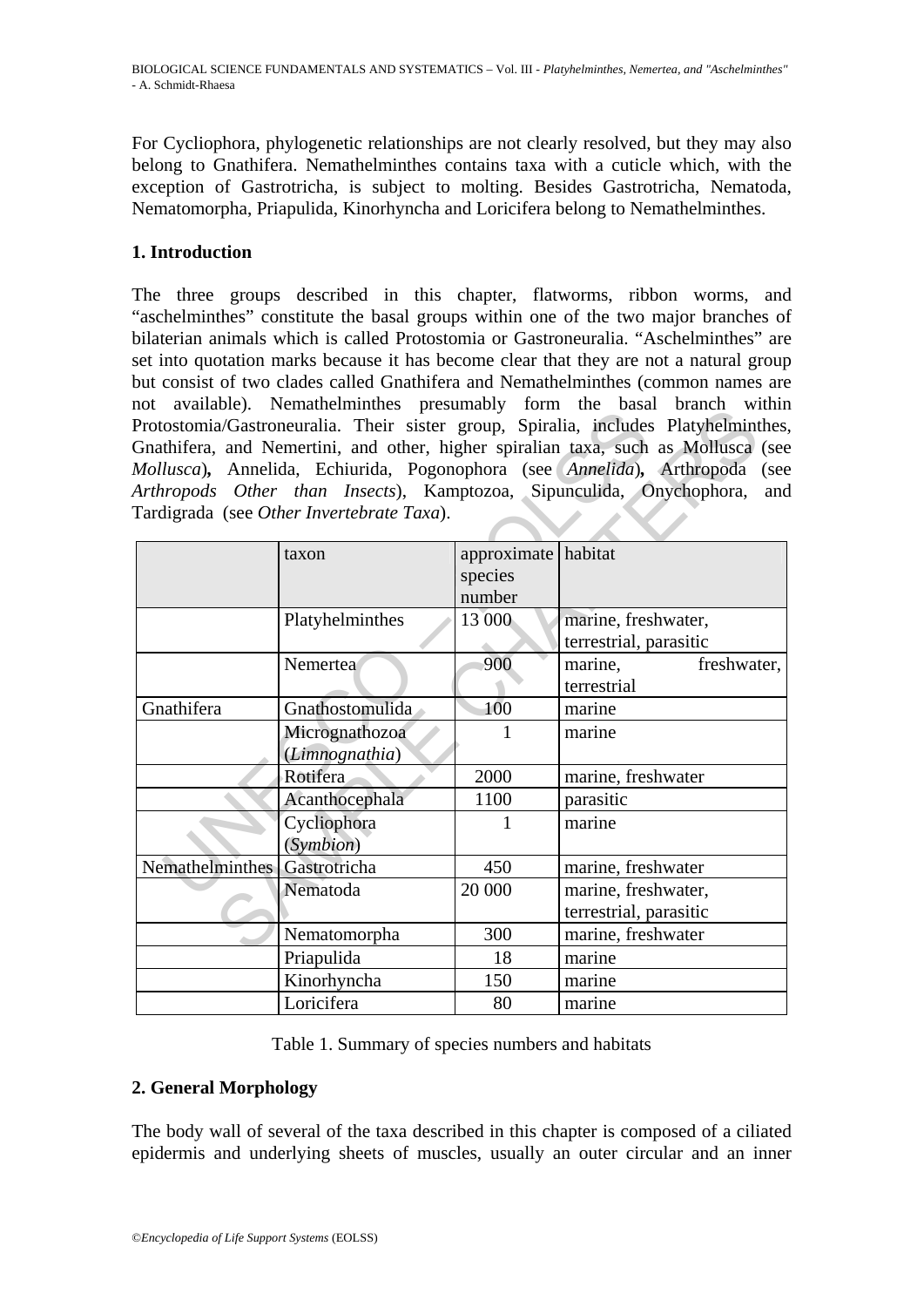longitudinal layer. The primary function of the epidermal cilia is locomotion. The structure of the epidermis is quite variable. In Nemathelminthes the epidermal cells secrete extracellular material to the outside, which is called a cuticle and covers the whole body. Locomotory cilia are then reduced, with the exception of Gastrotricha. Most Gnathifera have a structure analogous to the cuticle, but inside the epidermis (internal layer). Further special derivatives, such as the neodermis in parasitic platyhelminthes, are described below.

With the development of a cuticle or an internal layer, the muscular sheets may dissolve more or less into separated muscle strands. In other taxa, additional layers may be present, such as diagonal muscles. In most of the taxa, all internal organs are in close proximity and no body cavities are present (acoelomate condition). If body cavities are present, such as in Rotifera, Acanthocephala, large nematodes, nematomorphs, and priapulids, they are always primary body cavities. The only exceptions are nemerteans, which have an epithelially lined rhynchocoel (a secondary body cavity or coelom).

between the intertional intertional intertional in the solid of the conductional intertional intertional intertion have an epithelially lined rhynchocoel (a secondary body cavity latyhelminthes, the intestinal system is sa the as in controls, extrained phases, and all shadowing the they are always primary body cavities. The only exceptions are nemerted the are a mepithelially lined rhynchocoel (a secondary body cavity or coelom), minthes, t In Platyhelminthes, the intestinal system is sack-like and has only one opening that acts at the same time as mouth and anus. All other taxa have developed a "through-gut" with an anterior mouth and an anus. The anterior region of the intestine is often very rich in musculature and is then called a pharynx. In most Nemathelminthes, this pharynx has a triradiate lumen, which opens up effectively by the contraction of the radial pharyngeal muscles. This pharynx is an effective sucking device. In many platyhelminthes, the pharynx can be everted and participate in prey ingestion. Gnathifera have, with the exception of Acanthocephala, complex jaws in the pharyngeal region.

The basal condition of the nervous system (as present in cnidarians) is a simple nerve net, a plexus. This plexus is still present in most of the taxa described. However, there are, additionally, certain concentrations of nerve fibers, such as longitudinal nerve cords and cerebral ganglia (brain). In Nemathelminthes, to the exclusion of Gastrotricha and Nematomorpha, the cerebral ganglia are modified into a circumpharyngeal nerve ring.

If excretory organs are present, they are almost always so-called protonephridia. Protonephridia function in the solid tissue of acoelomate organisms. Through the action of one or more cilia, liquid is filtered from intercellular spaces through an extracellular membrane into a duct. Water and substances such as salts are resorbed, while a concentrated solution is excreted through a pore in the body wall. Nematodes possess special excretory systems. With the exception of nemerteans (see *Nemertea (Nemertini), the Ribbon Worms*), no circulatory organs are present. None of these animals has clearly defined respiratory organs (except, probably, the caudal appendages in priapulids).

Sexes can either be separate or hermaphroditic, and the reproductive system is extremely variable. Reproduction is therefore described separately in each taxon. Development is mostly direct, although larval types can be developed in some taxa.

There can be no doubt that the primary habitat for metazoans is the marine environment. Some groups invaded fresh water and are distributed in both aquatic habitats. Only a few of the taxa treated in this chapter occur in the terrestrial environment. Platyhelminthes, nematodes, and acanthocephalans have successfully adapted to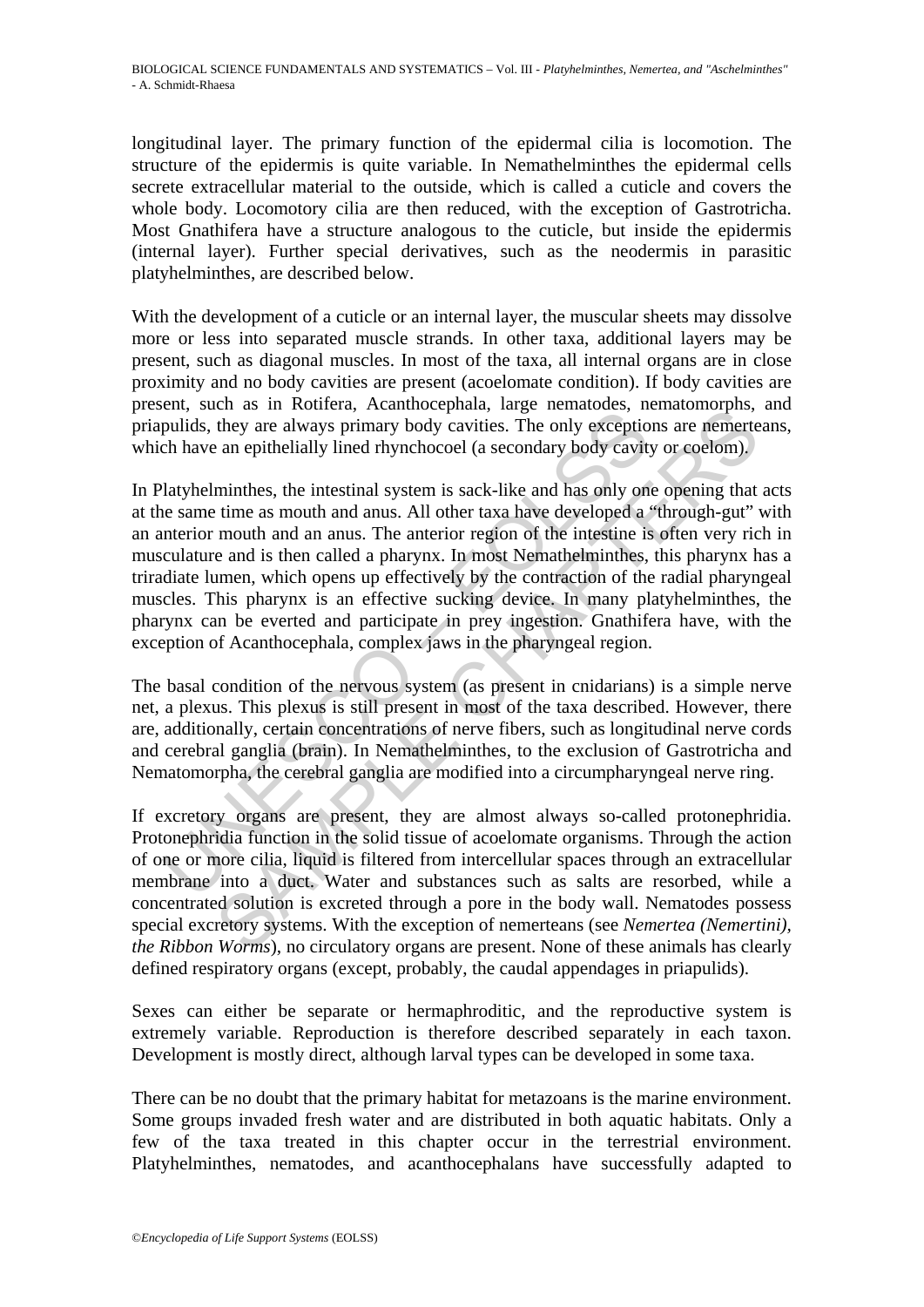parasitism. This environment is extremely rich in nutrients, but strategies must be developed to cope with defensive reactions of the host, and with the fact that hosts eventually die and are therefore only transient environments. Therefore, a number of morphological adaptations as well as complex life cycles have evolved. This often includes the production of enormous quantities of gametes, and therefore an increased size compared with free-living taxa of the same group.

### **3. Platyhelminthes, the Flatworms**

recover, are of manched mappromate. The mappromate in a more as compact body organization without body cavities. Their ali shaped and an anus is absent. In tapeworms, the intestine is en einents are absorbed through the in From the control of the method and method and Mechanical method and the divergent of the divergent and an anus is absent. In tapeworms, the intestine is entirely reduced re absorbed through the integument. The epidermis is The Platyhelminthes comprise about 13 000 free-living and parasitic species. The name flatworm is derived from well-known representatives such as the flukes or the tapeworms, although basal flatworms are round in cross section. The parasitic forms have received, due to their medical importance, the major interest. All platyhelminthes have a compact body organization without body cavities. Their alimentary system is sac-shaped and an anus is absent. In tapeworms, the intestine is entirely reduced and nutrients are absorbed through the integument. The epidermis is rich in glands; one conspicuous type is rhabdites, which are present in the subtaxon Rhabditophora. Another characteristic of Rhabditophora is the duo-gland adhesive system, which comprises two glands, one containing glue and the other a substance that dissolves this glue. This system is extremely efficient in the interstitial habitat, that is, between grains of sand in the marine environment where the danger of being washed away by wave action is high.

Almost all flatworms are hermaphrodites with considerably variable and elaborated reproductive organs. In basal groups, yolk is accumulated in the oocytes themselves, but in higher derived flatworms (Neoophora), several yolk cells are enclosed with one oocyte by a membrane to form compound eggs. Development is usually direct; only in the large polyclads and in the parasitic forms did larval stages develop.

In earlier classifications, three subgroups of platyhelminths were recognized: Turbellaria (free-living forms), Trematoda (flukes), and Cestoda (tapeworms). Turbellaria is not a natural group. Instead, some subgroups are closer related to parasitic forms. The above mentioned taxa, Rhabditophora and Neoophora, each include several free-living forms plus all parasitic forms, and represent major steps in flatworm evolution: the development of special epidermal glands and, later, of an advanced reproductive system. The evolution of flatworms started in the marine environment or in sediment. From there, several groups invaded freshwater and, in some cases (terricolous Tricladida), even became terrestrial. At some point, flatworms developed adaptations for a parasitic life and became successful at it.



Figure 1. The beautifully colored terrestrial flatworm Bipalium girardi (Tricladida) (from L. von Graff, *Atlas zur Monographie der Turbellarien*. II. Tricladida Terricola,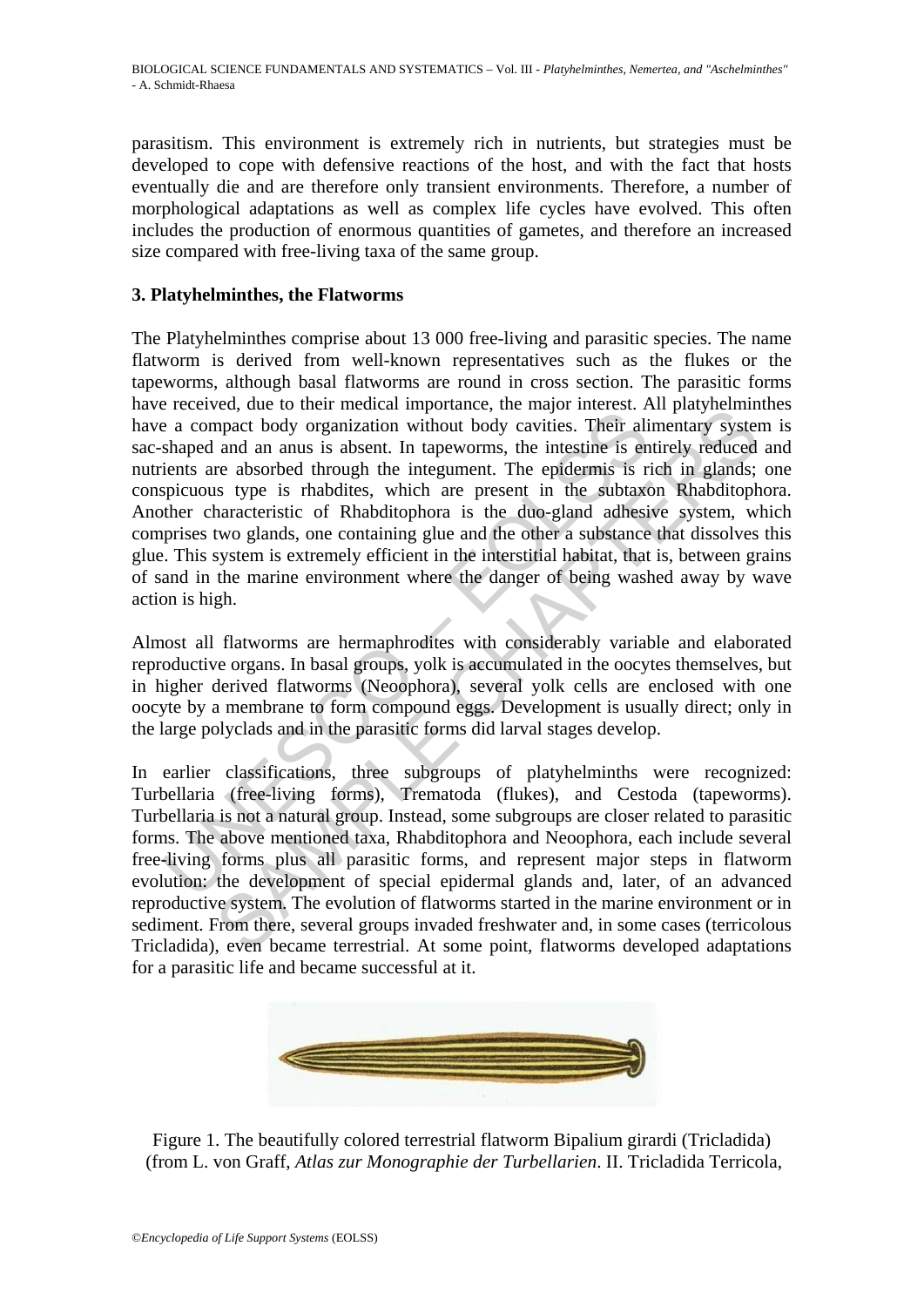#### 1899)

The two basal groups, Acoela and Catenulida, are regarded by some authors as not belonging to the flatworms, but having branched off earlier, probably at the basis of all bilaterian animals. Acoels are interesting in the respect that they lack a defined alimentary system but digest food by parenchyma cells. These cells are often organized as a syncytium. Several acoels have symbiotic algae in their parenchyma.

Flatworms have the potential for asexual reproduction, which is beautifully illustrated by the freshwater Catenulids that often form chains of individuals by a process called paratomy. In addition to the parasitic forms, the most well-known flatworms belong to the two groups Polycladida and Tricladida. Polyclads are large marine forms that are often beautifully colored and therefore known to divers.

Their name refers to a high number of intestinal diverticula that distribute nutrients throughout the body. As the only marine free-living forms, they have developed larval forms. Triclads include abundant and well-known representatives, such as the planarians or the terrestrial flatworm *Bipalium* in North America.

is considered and interest and interest and interest and interest and interest and interest and interest and interest and interest and well-known representations. Triclads include abundant and well-known representations or They colocal and interestive shown to arrests.<br>
The refers to a high number of intestinal diverticula that distribute nutri<br>
the body. As the only marine free-living forms, they have developed la<br>
cord the terms are includ All parasitic flatworms are included in the taxon Neodermata. This name refers to the loss of the ciliated epidermis with the infection of a host and its replacement by a new epidermis, the neodermis. The most common parasitic flatworms are flukes and tapeworms. Flukes of the species-rich taxon Digenea (7200 species) have a complex life cycle, including free-living larval forms and parasitic larval and adult stages. Adults live in vertebrates and release eggs through the host's intestine into the water.

The larvae infect intermediate hosts, most often gastropods, in which an asexual increase in number is achieved. Further larval stages, the cercaria, leave the intermediate host and enter the final host.

Some deviations from this generalized cycle are possible, such as the adaptation to dry habitats by a reduction of aquatic larval stages in *Dicrocoelium dendriticum*. A famous example of Digenea is *Schistosoma mansoni*, which causes bilharzia in tropical Africa and South America.

It is one of the few flatworms with separate sexes. Adults live in human portal veins. The female lives permanently in a ventral fold of the male. Their eggs have spines with which they injure blood capillaries, especially those surrounding the intestine. Through these injuries they reach the intestine and finally leave the host with its feces.

A first larval stage, the miracidium, hatches and infects freshwater snails (*Biomphalaria*). In the snail, the number of larvae is multiplied through asexual reproduction. These stages are called sporocysts. Finally, the snails are left by a swimming larval stage called cercaria, which penetrates the skin of humans and develops to adult flukes.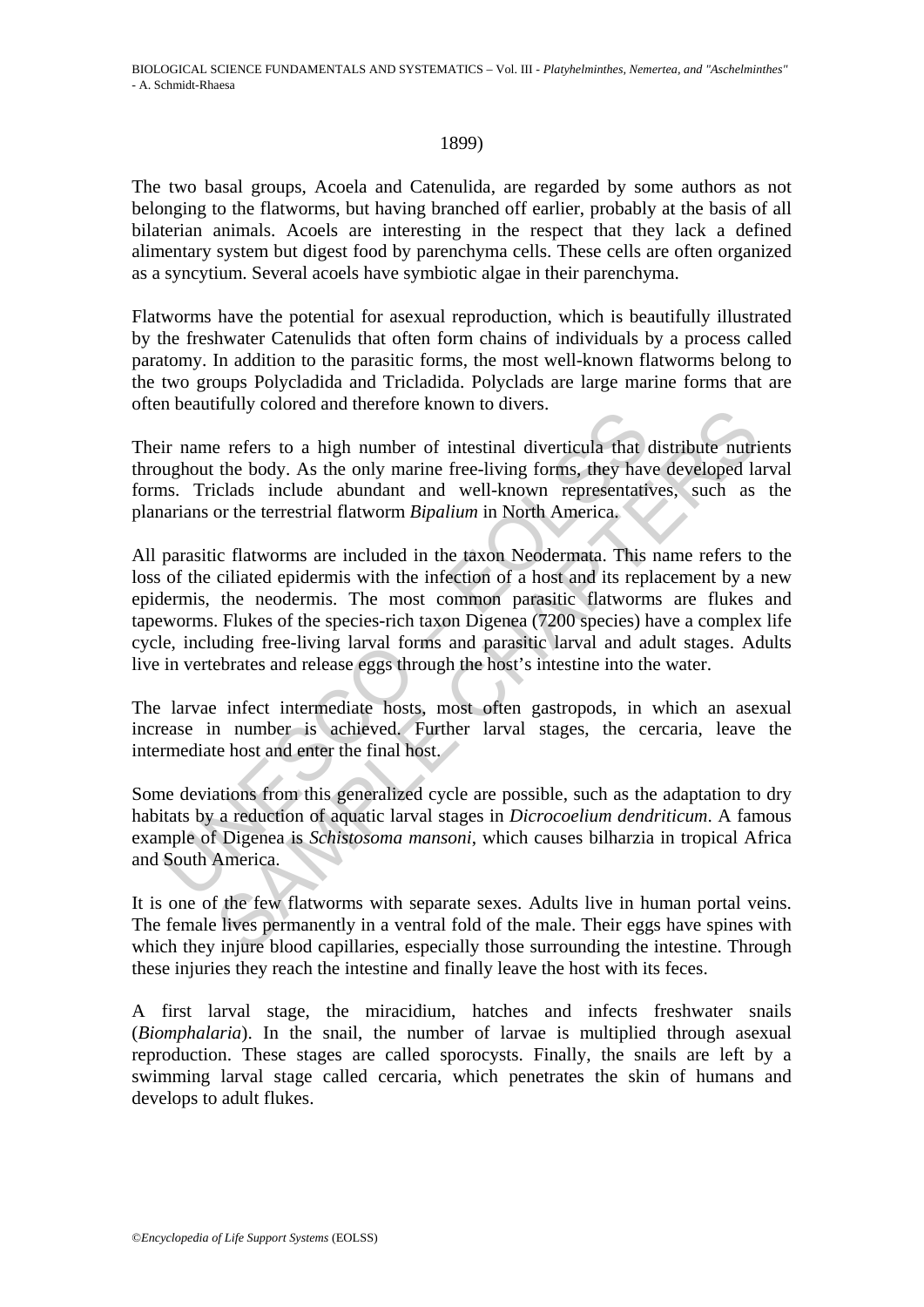BIOLOGICAL SCIENCE FUNDAMENTALS AND SYSTEMATICS – Vol. III - *Platyhelminthes, Nemertea, and "Aschelminthes"* - A. Schmidt-Rhaesa



Figure 2. A pair of *Schistosoma mansoni* with larger male and smaller female (photo courtesy of Rolf Mannesmann, Bielefeld, Germany)



Figure 3. Cercaria of *Schistosoma mansoni* (photo courtesy of Rolf Mannesmann, Bielefeld, Germany)

Tapeworms (Cestoda) are endoparasites with, usually, an intermediate and a final host. The body is divided into numerous segment-like parts called proglottids that include almost only the reproductive system. The posteriormost proglottids are full of fertilized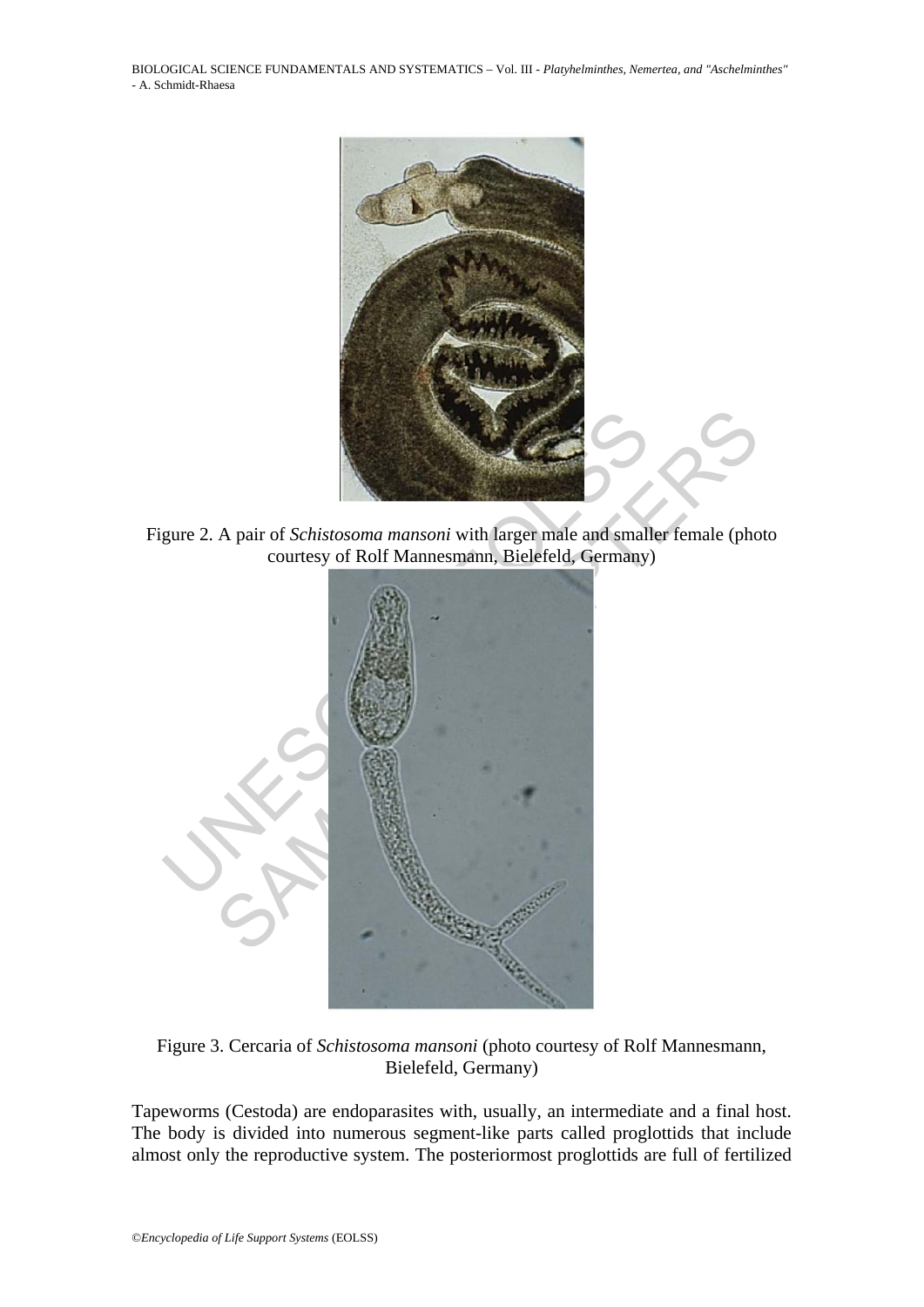eggs. They are separated and released to the outside through the host's intestine. The worm is anchored in the host's intestinal wall by hooks and suckers on the anterior end, the scolex. The eggs are often ingested by the intermediate host, which, in turn, is eaten by the final host. Humans can become infected by, for example, the bovine tapeworm *Taenia saginata*, through eating raw beef containing encysted larvae. Adult *Taenia saginata* live in the intestine of several carnivorous hosts. The eggs leave the host with the feces and may be ingested by cows. Then a larva, the oncosphaera, hatches and penetrates the intestinal wall. It reaches the musculature through the circulatory system and encysts there. If this musculature is eaten by a carnivorous animal or human, *Taenia* excysts, anchors itself in the intestinal wall with its scolex, and the cycle is complete. Some tapeworms, such as *Echinococcus granulosus*, can be of considerable medical importance because they form large cysts with asexually reproducing larvae that are extremely difficult to remove and are potentially deadly to humans.



Figure 4. Infective stages of Echinococcus granulosus as a product of asexual reproduction in cysts (hydatids). Note the scolex with hooks with which the worm attaches itself to the intestinal wall (photo courtesy of Rolf Mannesmann, Bielefeld, Germany)

### **4. Nemertea (Nemertini), the Ribbon Worms**

Nemerteans (Nemertea, Nemertini), or ribbon worms, include about 900 species of small to large (30 m) worms. The majority live in the benthos of the marine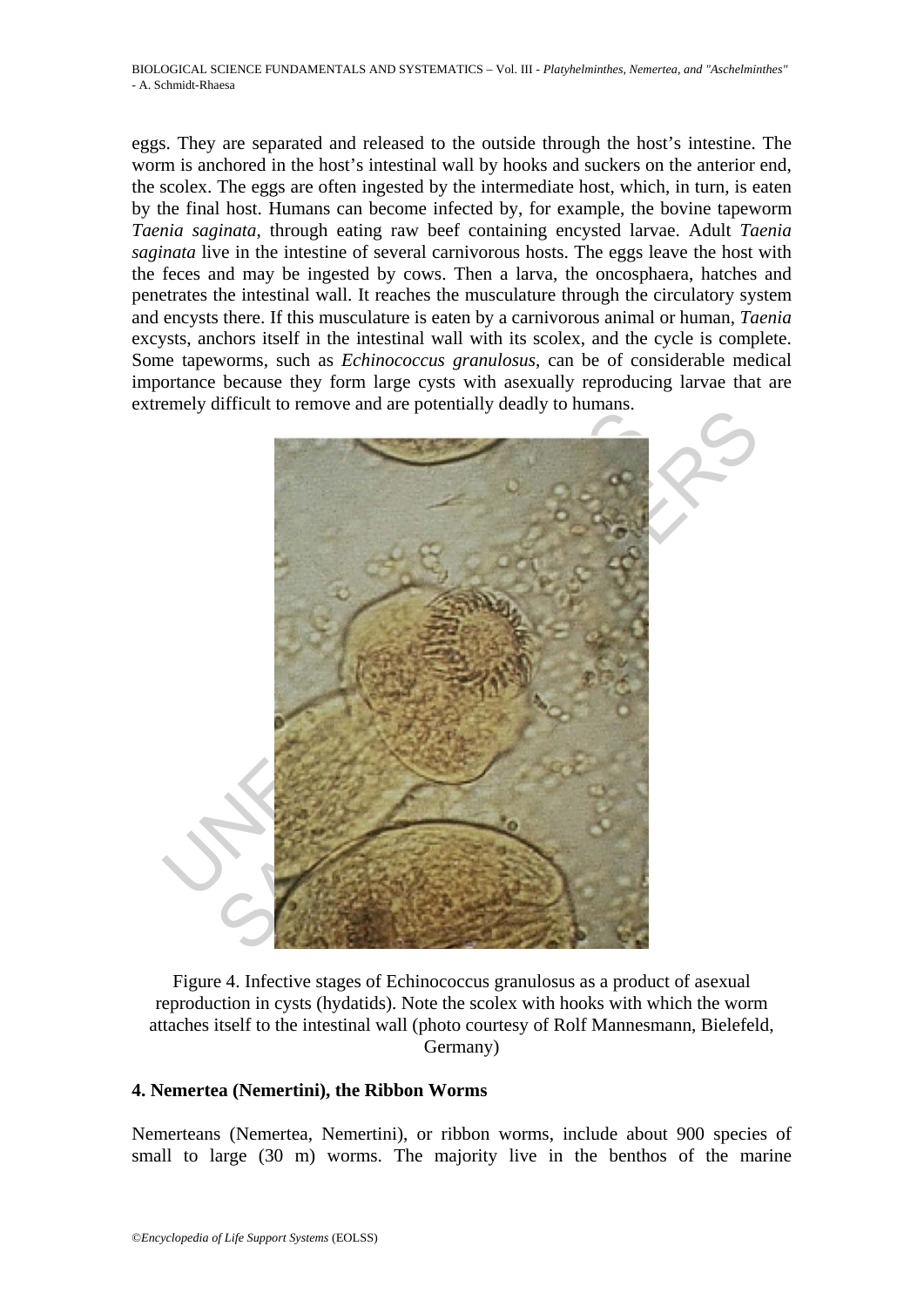environment; fewer species are pelagic, living in fresh water or on land. Nemerteans are predators that capture prey with the aid of an enormously long proboscis. This proboscis can be supplemented by one or more stylets, and may include poison glands to paralyze prey. The proboscis lies in an epithelially lined cavity, the rhynchocoel, and is everted by increased internal pressure. A retractor muscle retracts the proboscis into the rhynchocoel. A special feature of nemerteans is their circulatory system, because their blood vessels have, exclusively within invertebrates, an endothelium.

Nemerteans are, with few exceptions dioecious. Fertilization of gametes is usually external, but it may take place in mucous sheets and is then called a pseudocopulation. Few species are viviparous. Some nemerteans (Heteronemertini) have a larva, called pilidium larva. The adult worm develops within the larva from precursor structures called imaginal discs and finally emerges from the larval body. Other nemerteans do not have a larva and develop directly.

Within Nemerteans, two groups are distinguished. In Anopla the proboscis and mouth opening are separate, in Enopla, there is usually one opening. Anopla include the Paleonemertini and the Heteronemertini (with pilidium larva), to which the well-known genus *Lineus* belongs. Enopla include the Hoplonemertini**,** which have one or more stylets in the proboscis, and Bdellonemertini, to which the bivalve commensal *Malacobdella* belongs. Hoplonemertini are distributed over a diversity of habitats, including pelagic (e.g., *Nectonemertes*), fresh water (e.g., *Prostoma*), and terrestrial (e.g., *Geonemertes*) environment.



Figure 5. Tubulanus rhabdotus, a representative of Palaeonemertini (photo courtesy of Jon Norenburg, Washington, DC, US)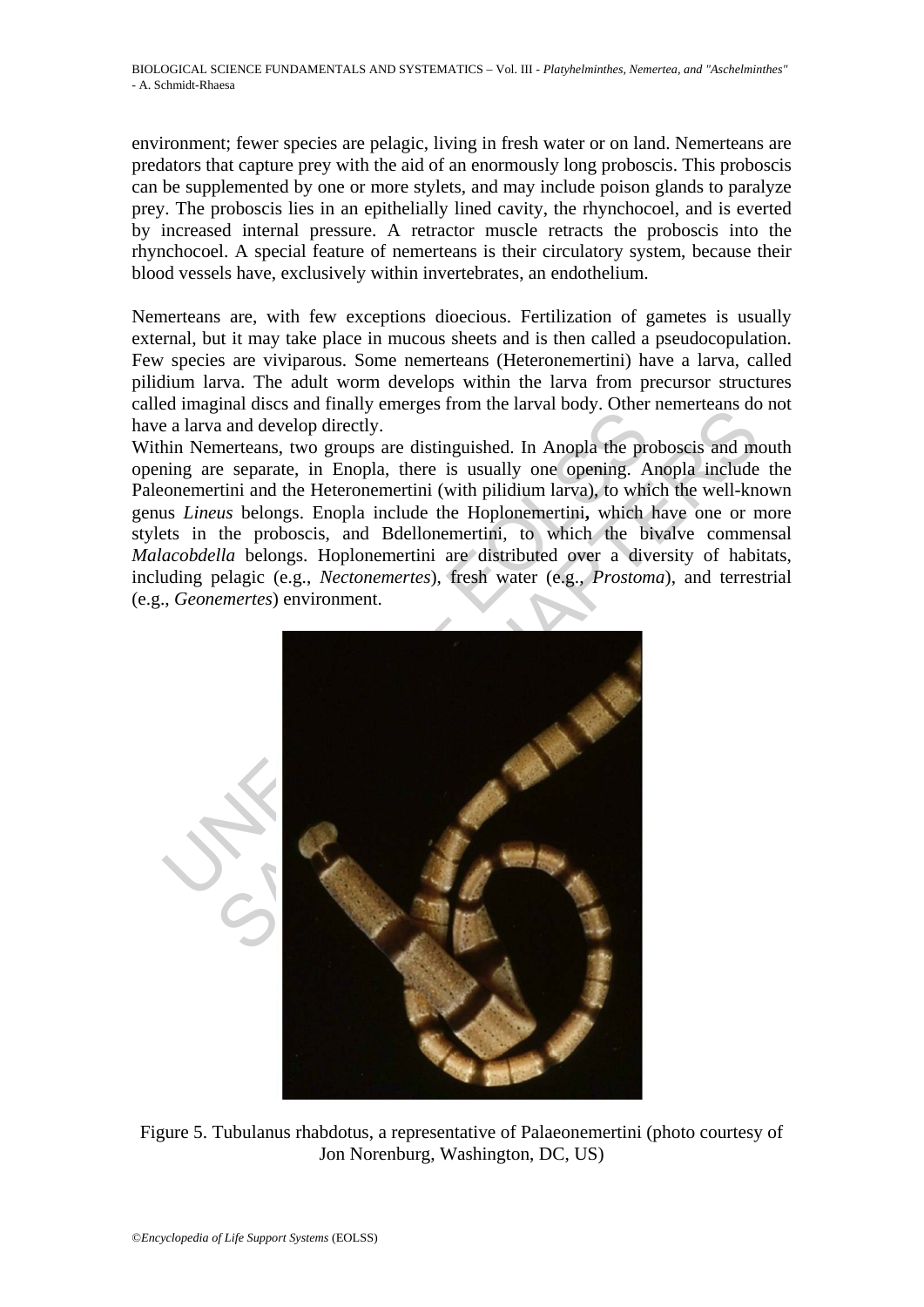- -
- -
- -

# TO ACCESS ALL THE **23 PAGES** OF THIS CHAPTER, Visit[: http://www.eolss.net/Eolss-sampleAllChapter.aspx](https://www.eolss.net/ebooklib/sc_cart.aspx?File=E6-71-07-02)

#### **Bibliography**

Ax P. (1996). *Multicellular Animals: A new Approach to the Phylogenetic Order in Nature*, Vol. I, 225 pp. Berlin: Springer.

P. (2000). *Multicellular Animals: The Phylogenetic System of the Metazoa,* V. (2000). *Multicellular Animals: The Phylogenetic System of the Metazoa,* Veger. [*Multicellular Animals* contains three volumes. Vol. II prese Franchical Internals: The Phylogenetic System of the Metazoa, Vol. II, 396 pp. Bulticellular Animals contains three volumes. Vol. II presents and discusses hypotheses celationships of all metazoan animals.]<br>
and Brusca G. Ax P. (2000). *Multicellular Animals: The Phylogenetic System of the Metazoa*, Vol. II, 396 pp. Berlin: Springer. [*Multicellular Animals* contains three volumes. Vol. II presents and discusses hypotheses of the phylogenetic relationships of all metazoan animals.]

Brusca R.C. and Brusca G.J. (1990). *Invertebrates,* 922 pp*.* Sunderland, MA: Sinauer. [One of the broadly distributed textbooks on invertebrates.]

Crompton D.W.T. and Nickol B.B., eds. (1985). *Biology of the Acanthocephala*, 519 pp. Cambridge: Cambridge University Press. [A collection of several topics of acanthocephalan biology such as morphology, metabolism, reproduction, life cycle, population dynamics, and others.]

Funch P. and Kristensen R.M. (1997). Cycliophora. Microscopic anatomy of invertebrates. *Lophophorates, Entoprocta, and Cycliophora,* Vol. 13, (ed. F.W. Harrison and R.M. Woollacott), 409– 471. New York: Wiley-Liss. [This is the most extensive of the few papers on *Symbion pandora.*]

Harrison F.W. and Bogitsh B.J., eds. (1991). *Microscopic Anatomy of Invertebrates: Platyhelminthes and Nemertinea*, Vol. 3, 347 pp. New York: Wiley-Liss. [An extensive compilation of the morphology of platyhelminthes and nemerteans.]

Harrison F.W. and Ruppert E.E., eds. (1991). *Microscopic Anatomy of Invertebrates: Aschelminthes,* Vol. 4: 424 pp. New York: Wiley-Liss. [An extensive and current compilation of the morphology of "aschelminth" taxa.]

Kristensen R.M. and Funch P. (2000). Micrognathozoa: a new class with complicated jaws like those of Rotifera and Gnathostomulida. *Journal of Morphology* **246**, 1–49. [The only publication so far on *Limnognathia.*]

Malakhov V.V. (1994). *Nematodes–Structure, Development, Classification, and Phylogeny*, 286 pp. Washington: Smithsonian Institution Press. [One of several books on nematodes, focusing on morphology, development, evolution, and classification.]

Nielsen C. (1995). *Animal Evolution: Interrelationships of the Living Phyla*, 467 pp. Oxford: Oxford University Press. [The first book to comprehensively present phylogenetic hypotheses of all metazoan taxa.]

Ruppert E.E. and Barnes R.D. (1994). *Invertebrate Zoology* (Sixth Edition), 1056 pp. Fort Worth: Saunders College Publ. [One of the broadly distributed textbooks on invertebrates.]

#### **Biographical Sketch**

**Andreas Schmidt-Rhaesa** is Research Assistant in the Department of Zoomorphology and Systematics at the University of Bielefeld, Germany. He graduated from the University of Göttingen, Germany, and worked on a project at Duquesne University in Pittsburgh, Pennsylvania, and the University of South Florida in Tampa, Florida. His research interests include phylogenetic relationships of metazoans,